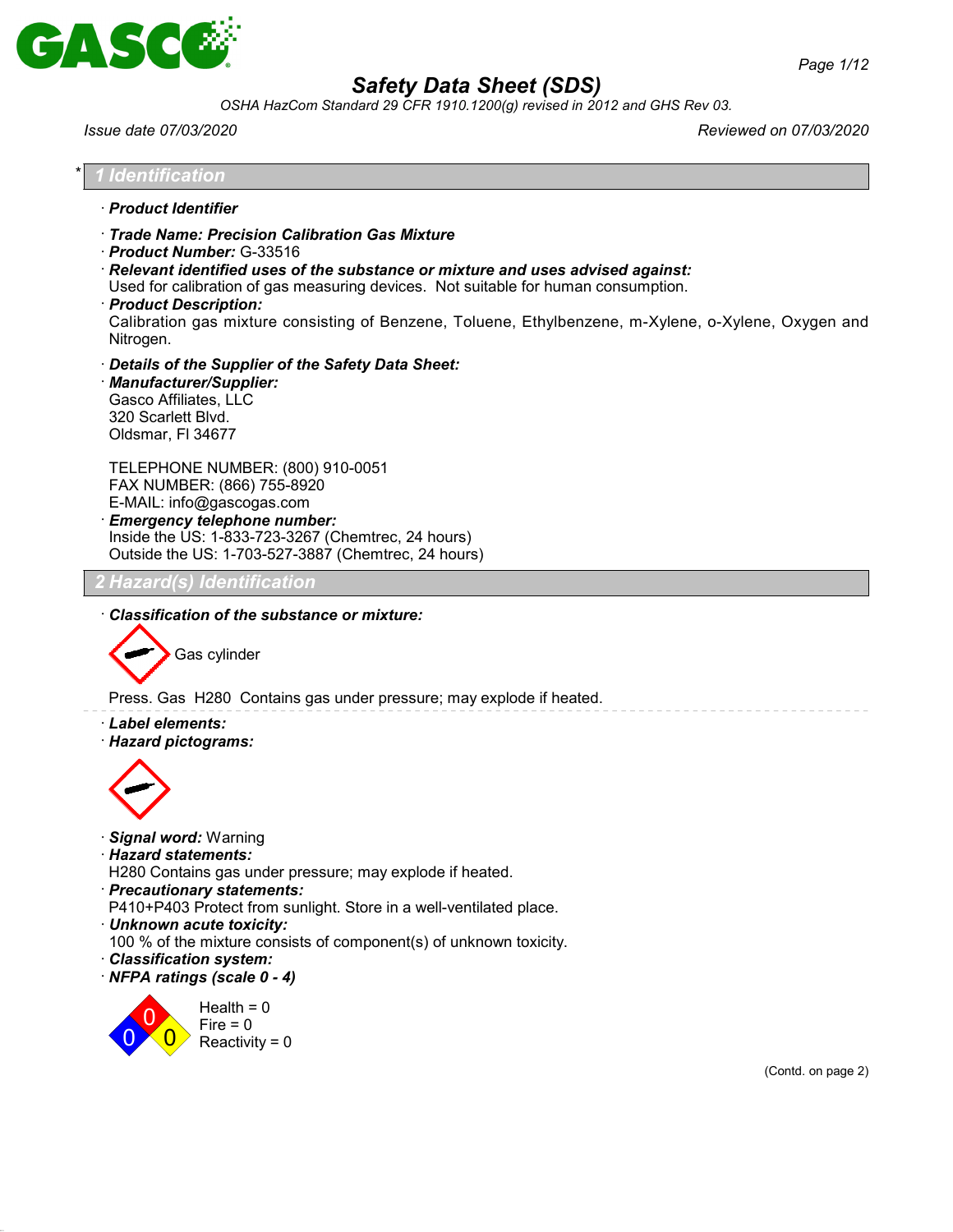*OSHA HazCom Standard 29 CFR 1910.1200(g) revised in 2012 and GHS Rev 03.*

*Issue date 07/03/2020 Reviewed on 07/03/2020*

*Trade Name: Precision Calibration Gas Mixture*

## · *HMIS-ratings (scale 0 - 4)*

| $H = 0$ Health = 0 |                                          |
|--------------------|------------------------------------------|
| <b>FIRE</b>        | $\blacksquare$ 0 $\blacksquare$ Fire = 0 |
|                    | REACTIVITY 0 Physical Hazard = 0         |

· *Hazard(s) not otherwise classified (HNOC):* None known

*3 Composition/Information on Ingredients*

## · *Chemical characterization: Mixtures*

· *Description:* Mixture of substances listed below with non-hazardous additions.

| · Dangerous Components:                           |                                                                                                                                                                                    |                    |  |  |
|---------------------------------------------------|------------------------------------------------------------------------------------------------------------------------------------------------------------------------------------|--------------------|--|--|
| CAS: 7727-37-9<br>RTECS: QW 9700000               | Nitrogen<br>◆ Press. Gas, H280; Simple Asphyxiant                                                                                                                                  | 78.993-80.99955%   |  |  |
| CAS: 7782-44-7                                    | Oxygen<br><b>♦ Oxid. Gas 1, H270; ♦ Press. Gas, H280</b>                                                                                                                           | 19-21%             |  |  |
| CAS: 71-43-2<br>RTECS: CY 1400000                 | Benzene<br><b>Elam. Liq. 2, H225; WHITELLER</b> , H340; Carc. 1A, H350;<br>STOT RE 1, H372; Asp. Tox. 1, H304; ∧ Skin Irrit. 2, H315; Eye<br>Irrit. 2A, H319                       | 0.00005-0.0005%    |  |  |
| CAS: 108-88-3<br>RTECS: XS 5250000                | Toluene<br><b>Example 2, H225; Configure 2, H361; STOT RE 2, H373; Asp.</b> (2, H373; Asp.<br>Tox. 1, H304; $\Diamond$ Acute Tox. 4, H332; Skin Irrit. 2, H315; STOT<br>SE 3, H336 | 0.0001-0.0015%     |  |  |
| CAS: 108-38-3<br>RTECS: ZE 2275000                | m-xylene<br>$\diamondsuit$ Flam. Liq. 3, H226; $\diamondsuit$ Acute Tox. 4, H312; Acute Tox. 4,<br>H332; Skin Irrit. 2, H315                                                       | $0.0001 - 0.002\%$ |  |  |
| CAS: 95-47-6<br>RTECS: ZE 2450000                 | o-xylene<br>$\diamondsuit$ Flam. Liq. 3, H226; $\diamondsuit$ Acute Tox. 4, H312; Acute Tox. 4,<br>H332; Skin Irrit. 2, H315                                                       | 0.0001-0.002%      |  |  |
| CAS: 100-41-4<br>RTECS: DA 0700000                | Ethylbenzene<br><b>Example 2, H225; Carc. 2, H351; STOT RE 2, H373; Asp.</b> 6. 1973; Asp.                                                                                         | 0.0001-0.001%      |  |  |
| $\mathbf{r}$ . The set of the set of $\mathbf{r}$ |                                                                                                                                                                                    |                    |  |  |

## *4 First-Aid Measures*

## · *Description of first aid measures*

## · *After inhalation:*

Generally the product does not irritate with inhalation.

Supply fresh air. If required, provide artificial respiration. Consult doctor if symptoms persist.

In case of unconsciousness place patient stably in the side position for transportation.

## · *After skin contact:*

Generally, the product does not irritate the skin.

In cases of contact with liquified material, frostbite may occur. Immerse frostbite in cool-warm water and seek medical attention.

Wash with soap and water.

If skin irritation occurs, consult a doctor.

#### · *After eye contact:*

Not anticipated under normal use.

Rinse opened eye for several minutes under running water. If symptoms persist, consult a doctor.

#### · *After swallowing:*

Not a normal route of entry.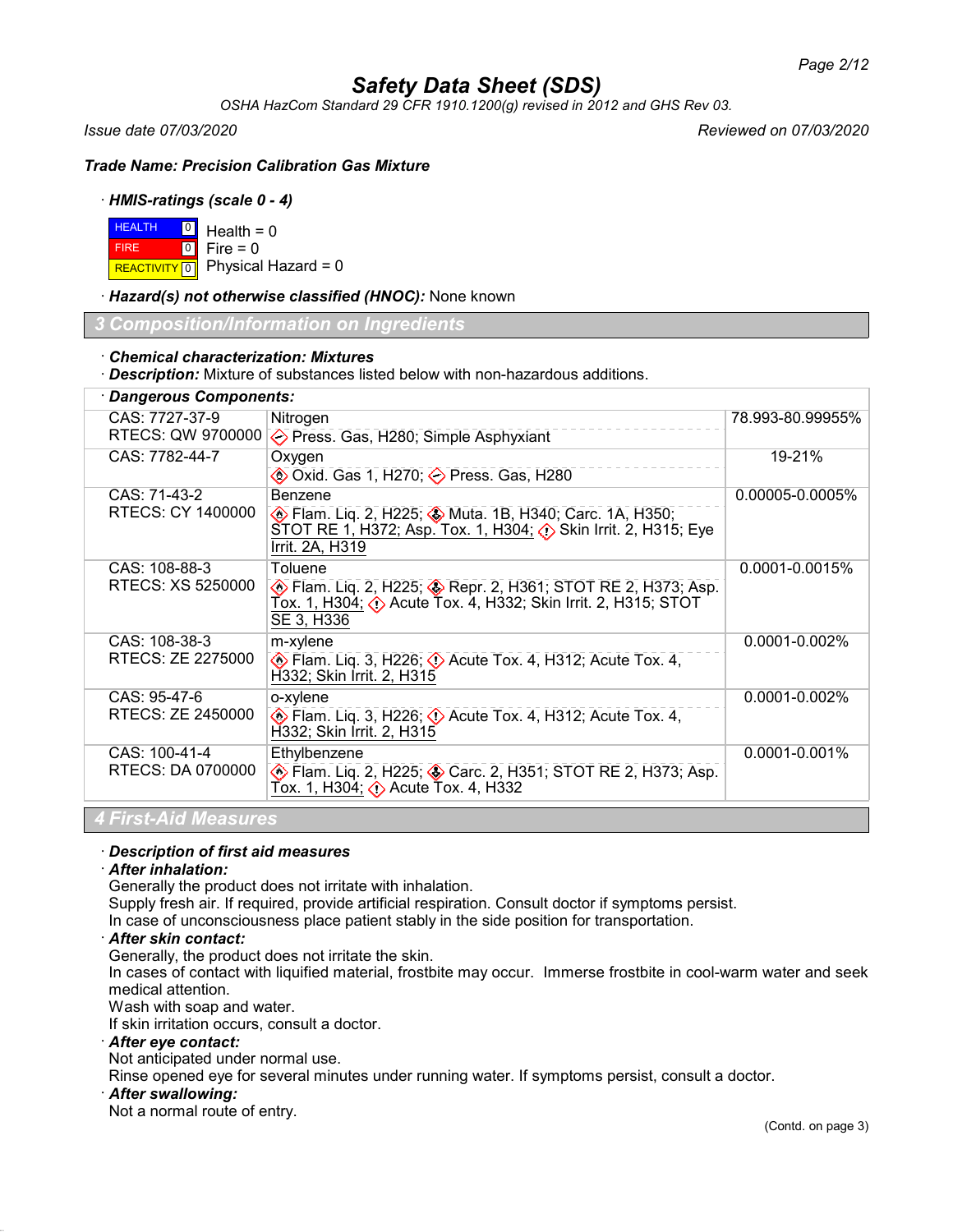*OSHA HazCom Standard 29 CFR 1910.1200(g) revised in 2012 and GHS Rev 03.*

*Issue date 07/03/2020 Reviewed on 07/03/2020*

## *Trade Name: Precision Calibration Gas Mixture*

If swallowed and symptoms occur, consult a doctor.

- · *Information for doctor*
- · *Most important symptoms and effects, both acute and delayed:* No further relevant information available.
- · *Indication of any immediate medical attention and special treatment needed:*
- No further relevant information available.

## \* *5 Fire-Fighting Measures*

- · *Extinguishing media*
- · *Suitable extinguishing agents:*

Use fire fighting measures that suit the environment.

- Use water spray to cool fire-exposed containers.
- · *For safety reasons unsuitable extinguishing agents:* No further relevant information.
- · *Special hazards arising from the substance or mixture:*

Closed containers may explode when exposed to extreme heat.

If incinerated, product will release the following toxic fumes: Oxides of Carbon and Nitrogen (NOx).

· *Advice for firefighters*

This gas mixture is not flammable; however, containers, when involved in fire, may rupture or burst in the heat of the fire.

· *Special protective equipment for firefighters:*

As in any fire, wear self-contained breathing apparatus pressure-demand (NIOSH approved or equivalent) and full protective gear to prevent contact with skin and eyes.

*6 Accidental Release Measures*

### · *Personal precautions, protective equipment and emergency procedures:*

Treat any fumes as toxic.

Keep away from ignition sources

Ensure adequate ventilation.

Keep people at a distance and stay upwind.

In a confined area, NIOSH approved respiratory protection may be required.

· *Environmental precautions:* Inform authorities in case of gas release.

· *Methods and material for containment and cleaning up:*

Dispose of contaminated material as waste according to section 13.

Ensure adequate ventilation. Dispose of the collected material according to regulations.

- · *Reference to other sections:*
- See Section 7 for information on safe handling.

See Section 8 for information on personal protection equipment. See Section 13 for disposal information.

## *7 Handling and Storage*

#### · *Handling*

- · *Precautions for safe handling:* Ensure good ventilation/exhaustion at the workplace.
- · *Information about protection against explosions and fires:*

Pressurized container: protect from sunlight and do not expose to temperatures exceeding 50°C, i.e. electric lights. Do not pierce or burn, even after use.

Do not cut, grind or weld on container that contains or contained product.

Do not spray on a naked flame or any incandescent material.

## · *Conditions for safe storage, including any incompatibilities*

Store away from strong oxidizing agents, strong reducing agents, strong acids and strong bases.

(Contd. on page 4)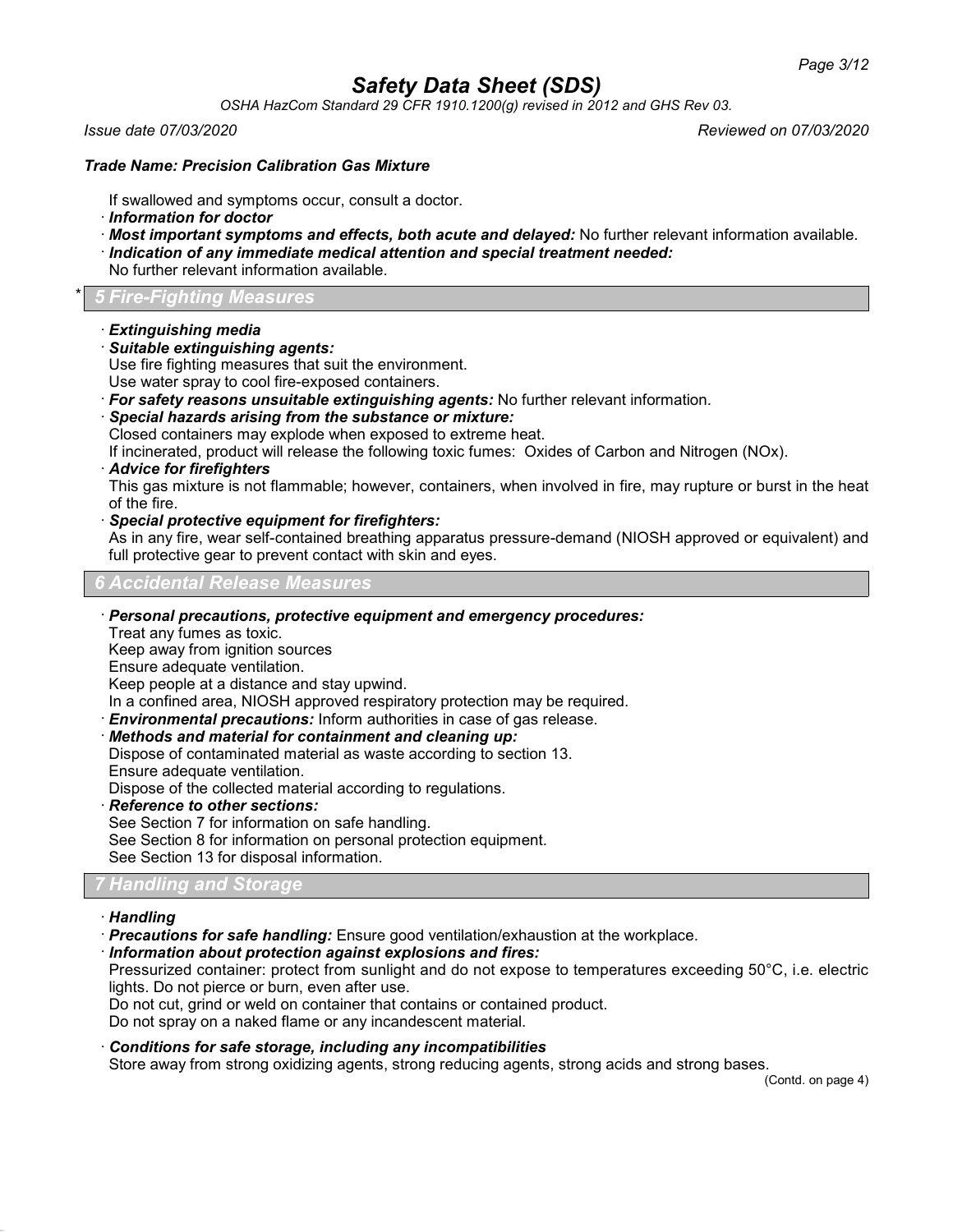*OSHA HazCom Standard 29 CFR 1910.1200(g) revised in 2012 and GHS Rev 03.*

### *Issue date 07/03/2020 Reviewed on 07/03/2020*

## *Trade Name: Precision Calibration Gas Mixture*

### · *Storage*

### · *Requirements to be met by storerooms and receptacles:*

Store in a cool location.

Cylinders should be firmly secured to prevent falling or being knocked over. Cylinders must be protected from the environment, and preferably kept at room temperature. Cylinders should be stored in dry, well-ventilated areas, away from sources of heat, ignition, and direct sunlight. Protect cylinders against physical damage. Full and empty cylinders should be segregated. Use a "first-on, first-out" inventory system to prevent full containers from being stored for long periods of time.

· *Information about storage in one common storage facility:* Not required.

- · *Further information about storage conditions:* Store in cool, dry conditions in well sealed receptacles.
- **Specific end use(s):** No further relevant information available.

*8 Exposure Controls/Personal Protection*

· *Additional information about design of technical systems:* No further data; see section 7.

#### · *Control parameters:*

All ventilation should be designed in accordance with OSHA standard (29 CFR 1910.94). Use mechanical (general) ventilation for storage areas. Use appropriate ventilation as required to keep Exposure Limits in Air below TLV & PEL limits.

### · *Components with occupational exposure limits:*

The following constituents are the only constituents of the product which have a PEL, TLV or other recommended exposure limit.

At this time, the remaining constituents have no known exposure limits.

|     | 7727-37-9 Nitrogen                                                                                                                                           |
|-----|--------------------------------------------------------------------------------------------------------------------------------------------------------------|
|     | TLV withdrawn TLV, see App. F; simple asphyxiant                                                                                                             |
|     | 71-43-2 Benzene                                                                                                                                              |
|     | PEL Short-term value: $15*$ mg/m <sup>3</sup> , $5*$ ppm<br>Long-term value: 3* mg/m <sup>3</sup> , 1* ppm<br>*table Z-2 for exclusions in 29CFR1910.1028(d) |
|     | REL Short-term value: 1 ppm<br>Long-term value: 0.1 ppm<br>See Pocket Guide App. A                                                                           |
|     | TLV Short-term value: $8 \text{ mg/m}^3$ , 2.5 ppm<br>Long-term value: 1.6 mg/m <sup>3</sup> , 0.5 ppm<br>Skin; BEI                                          |
|     | 108-88-3 Toluene                                                                                                                                             |
|     | PEL Long-term value: 200 ppm<br>Ceiling limit value: 300; 500* ppm<br>*10-min peak per 8-hr shift                                                            |
|     | REL Short-term value: 560 mg/m <sup>3</sup> , 150 ppm<br>Long-term value: 375 mg/m <sup>3</sup> , 100 ppm                                                    |
|     | TLV Long-term value: $75 \text{ mg/m}^3$ , 20 ppm<br>BEI                                                                                                     |
|     | 100-41-4 Ethylbenzene                                                                                                                                        |
| PEL | Long-term value: 435 mg/m <sup>3</sup> , 100 ppm                                                                                                             |
|     | REL Short-term value: 545 mg/m <sup>3</sup> , 125 ppm<br>Long-term value: $435 \text{ mg/m}^3$ , 100 ppm                                                     |
| TLV | Long-term value: 87 mg/m <sup>3</sup> , 20 ppm<br>BEI                                                                                                        |
|     | $(Contd)$ on nage $5'$                                                                                                                                       |

(Contd. on page 5)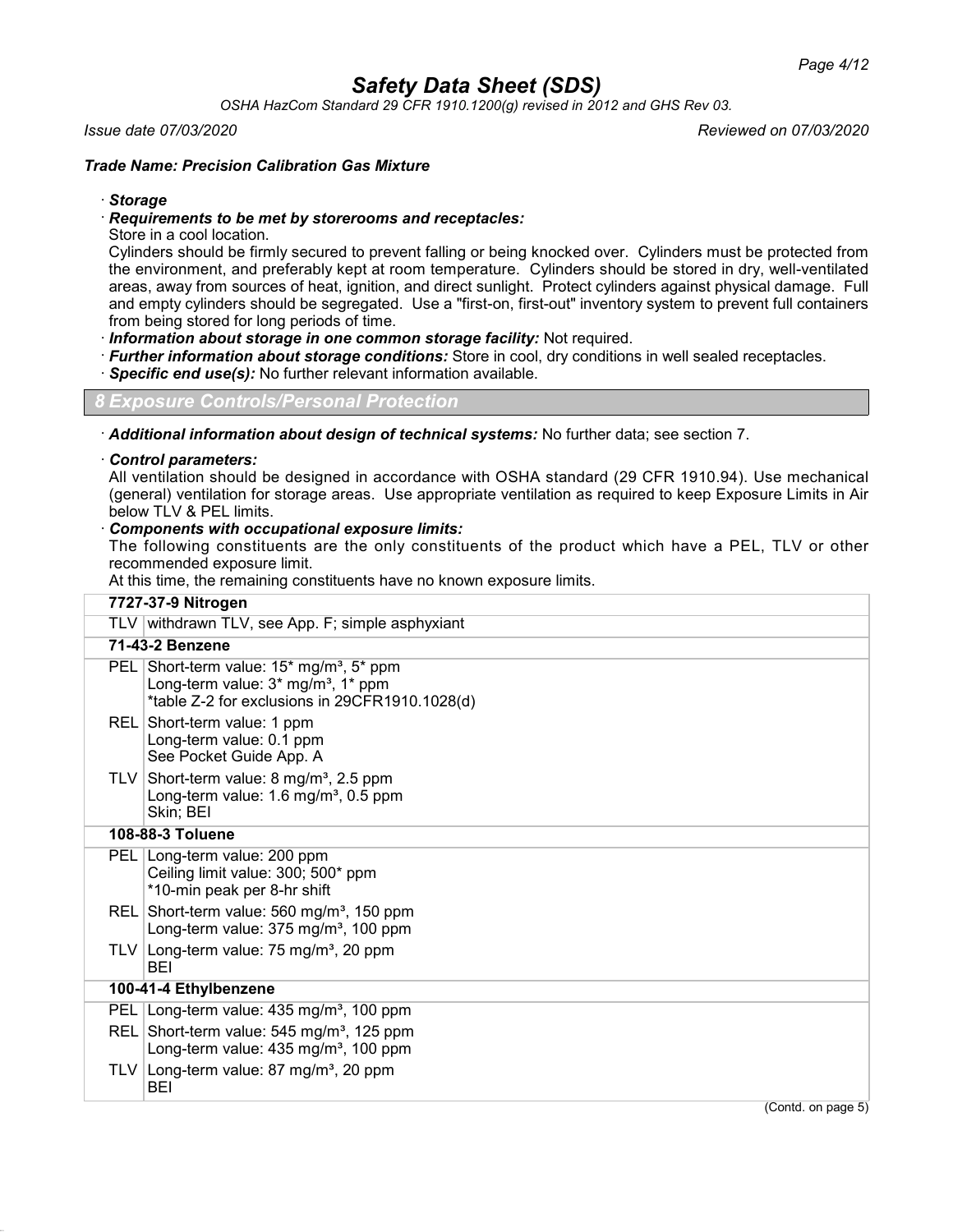*OSHA HazCom Standard 29 CFR 1910.1200(g) revised in 2012 and GHS Rev 03.*

*Issue date 07/03/2020 Reviewed on 07/03/2020*

*Trade Name: Precision Calibration Gas Mixture*

|                                                                                              | 95-47-6 o-xylene                                                                                         |                                                                                                       |  |  |  |
|----------------------------------------------------------------------------------------------|----------------------------------------------------------------------------------------------------------|-------------------------------------------------------------------------------------------------------|--|--|--|
|                                                                                              | PEL Long-term value: 435 mg/m <sup>3</sup> , 100 ppm                                                     |                                                                                                       |  |  |  |
|                                                                                              | REL Short-term value: 655 mg/m <sup>3</sup> , 150 ppm                                                    |                                                                                                       |  |  |  |
|                                                                                              | Long-term value: 435 mg/m <sup>3</sup> , 100 ppm                                                         |                                                                                                       |  |  |  |
|                                                                                              | TLV Short-term value: $651 \text{ mg/m}^3$ , 150 ppm<br>Long-term value: 434 mg/m <sup>3</sup> , 100 ppm |                                                                                                       |  |  |  |
|                                                                                              | BEI                                                                                                      |                                                                                                       |  |  |  |
|                                                                                              | 108-38-3 m-xylene                                                                                        |                                                                                                       |  |  |  |
|                                                                                              | PEL Long-term value: 435 mg/m <sup>3</sup> , 100 ppm                                                     |                                                                                                       |  |  |  |
|                                                                                              | REL Short-term value: 655 mg/m <sup>3</sup> , 150 ppm                                                    |                                                                                                       |  |  |  |
|                                                                                              | Long-term value: 435 mg/m <sup>3</sup> , 100 ppm                                                         |                                                                                                       |  |  |  |
|                                                                                              | TLV Short-term value: $651 \text{ mg/m}^3$ , 150 ppm                                                     |                                                                                                       |  |  |  |
|                                                                                              | Long-term value: $434$ mg/m <sup>3</sup> , 100 ppm<br><b>BEI</b>                                         |                                                                                                       |  |  |  |
|                                                                                              |                                                                                                          | Additional information: The lists that were valid during the creation of this SDS were used as basis. |  |  |  |
|                                                                                              | · Exposure controls:                                                                                     |                                                                                                       |  |  |  |
|                                                                                              | · Personal protective equipment                                                                          |                                                                                                       |  |  |  |
|                                                                                              | General protective and hygienic measures:                                                                |                                                                                                       |  |  |  |
|                                                                                              | Wash hands before breaks and at the end of work.                                                         |                                                                                                       |  |  |  |
|                                                                                              | Avoid contact with the eyes and skin.<br>Keep away from foodstuffs, beverages and feed.                  |                                                                                                       |  |  |  |
|                                                                                              |                                                                                                          | Breathing equipment: Use suitable respiratory protective device in case of insufficient ventilation.  |  |  |  |
|                                                                                              | · Protection of hands: Not required.                                                                     |                                                                                                       |  |  |  |
|                                                                                              | Material of gloves: Not required.                                                                        |                                                                                                       |  |  |  |
|                                                                                              | · Penetration time of glove material: Not applicable.                                                    |                                                                                                       |  |  |  |
| · Eye protection: Not necessary under normal conditions.<br>· Body protection: Not required. |                                                                                                          |                                                                                                       |  |  |  |
|                                                                                              |                                                                                                          |                                                                                                       |  |  |  |
| 9 Physical and Chemical Properties                                                           |                                                                                                          |                                                                                                       |  |  |  |
|                                                                                              |                                                                                                          |                                                                                                       |  |  |  |
|                                                                                              | Information on basic physical and chemical properties                                                    |                                                                                                       |  |  |  |
|                                                                                              | <b>General Information</b>                                                                               |                                                                                                       |  |  |  |
|                                                                                              | · Appearance:                                                                                            |                                                                                                       |  |  |  |
|                                                                                              | Form:                                                                                                    | Gaseous                                                                                               |  |  |  |
| · Odor:                                                                                      | Color:                                                                                                   | Clear, colorless<br>Odorless                                                                          |  |  |  |
|                                                                                              | Odor threshold:                                                                                          | Not determined.                                                                                       |  |  |  |
|                                                                                              | · pH-value:                                                                                              | Not applicable.                                                                                       |  |  |  |
|                                                                                              | Change in condition                                                                                      |                                                                                                       |  |  |  |
|                                                                                              | <b>Melting point/Melting range:</b>                                                                      | Not determined.                                                                                       |  |  |  |
|                                                                                              | <b>Boiling point/Boiling range:</b>                                                                      | Not determined.                                                                                       |  |  |  |
|                                                                                              | · Flash point:                                                                                           | None                                                                                                  |  |  |  |
|                                                                                              | · Flammability (solid, gaseous):                                                                         | Product is not flammable.                                                                             |  |  |  |
|                                                                                              | · Ignition temperature:                                                                                  | Not applicable                                                                                        |  |  |  |
|                                                                                              | Decomposition temperature:                                                                               | Not determined.                                                                                       |  |  |  |
|                                                                                              | · Auto igniting:                                                                                         | Product is not self-igniting.<br>(Contd. on page 6)                                                   |  |  |  |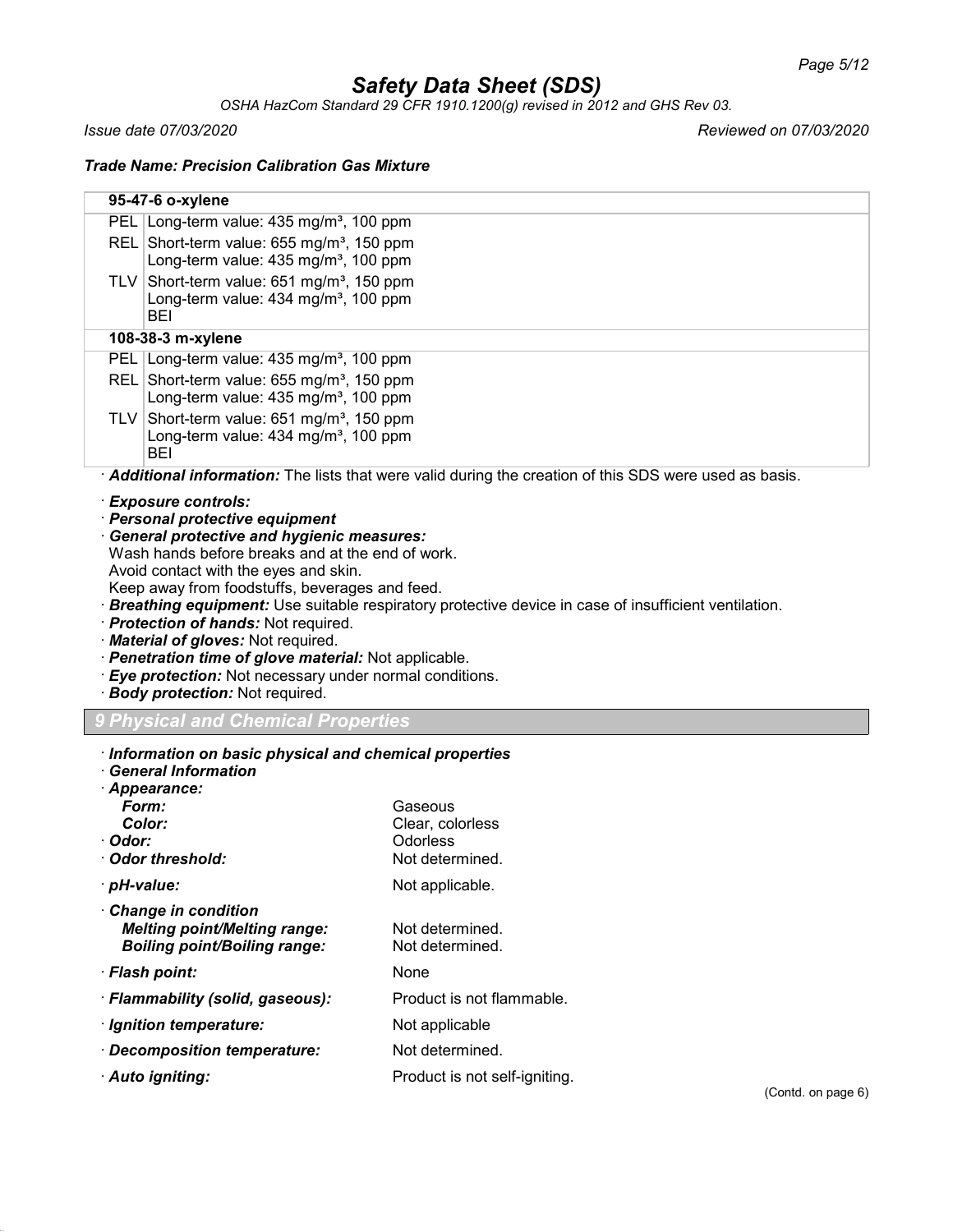*OSHA HazCom Standard 29 CFR 1910.1200(g) revised in 2012 and GHS Rev 03.*

*Issue date 07/03/2020 Reviewed on 07/03/2020*

### *Trade Name: Precision Calibration Gas Mixture*

| Danger of explosion:                                                                 | Not determined.                                                                  |
|--------------------------------------------------------------------------------------|----------------------------------------------------------------------------------|
| · Explosion limits:<br>Lower:<br>Upper:                                              | Not determined.<br>Not determined.                                               |
| · Vapor pressure:                                                                    | Not determined.                                                                  |
| · Density:<br><b>Relative density:</b><br>Vapor density:<br><b>Evaporation rate:</b> | Not determined.<br>Not determined.<br>Not applicable.                            |
| Solubility in / Miscibility with:<br>Water:                                          | Not miscible or difficult to mix.                                                |
| · Partition coefficient (n-octanol/water): Not determined.                           |                                                                                  |
| · Viscosity:<br>Dynamic:<br>Kinematic:<br>Other information:                         | Not determined.<br>Not determined.<br>No further relevant information available. |

### *10 Stability and Reactivity*

· *Reactivity:* No further relevant information available.

· *Chemical stability:* Stable under normal conditions.

· *Thermal decomposition / conditions to be avoided:* No decomposition if used according to specifications.

- · *Possibility of hazardous reactions:* No dangerous reactions known.
- · *Conditions to avoid:* No further relevant information available.
- · *Incompatible materials:* Strong acids, strong bases, strong oxidizing agents and strong reducing agents.
- · *Hazardous decomposition products:* Oxides of Carbon and Nitrogen (NOx).

*11 Toxicological Information*

· *Information on toxicological effects:*

| · Acute toxicity: |  |  |  |  |  |  |  |
|-------------------|--|--|--|--|--|--|--|
|-------------------|--|--|--|--|--|--|--|

|                   | · LD/LC50 values that are relevant for classification: |                       |                                              |
|-------------------|--------------------------------------------------------|-----------------------|----------------------------------------------|
|                   | 71-43-2 Benzene                                        |                       |                                              |
|                   | Oral                                                   | LD50                  | 2990 mg/kg (Rat)                             |
|                   | Dermal                                                 | LD50                  | 8263 mg/kg (Rabbit)                          |
|                   |                                                        |                       | Inhalative $ LG50/4 h 44.7 mg/l (Rat)$       |
|                   | 108-88-3 Toluene                                       |                       |                                              |
|                   | Oral                                                   | LD50                  | 5000 mg/kg (Rat)                             |
|                   | Dermal                                                 | LD50                  | 12124 mg/kg (Rabbit)                         |
|                   |                                                        |                       | Inhalative $ LC50/4 h  12.5-28.8 mg/l$ (Rat) |
|                   |                                                        | 100-41-4 Ethylbenzene |                                              |
|                   | Oral                                                   | LD50                  | 3500 mg/kg (Rat)                             |
|                   | Dermal                                                 | LD50                  | 15433 mg/kg (Rabbit)                         |
| 108-38-3 m-xylene |                                                        |                       |                                              |
|                   | Oral                                                   | LD50                  | 5000 mg/kg (Rat)                             |
|                   | Dermal                                                 | LD50                  | 14100 mg/kg (Rabbit)                         |
|                   |                                                        |                       | $(0.0001)$ and $(0.0000)$                    |

(Contd. on page 7)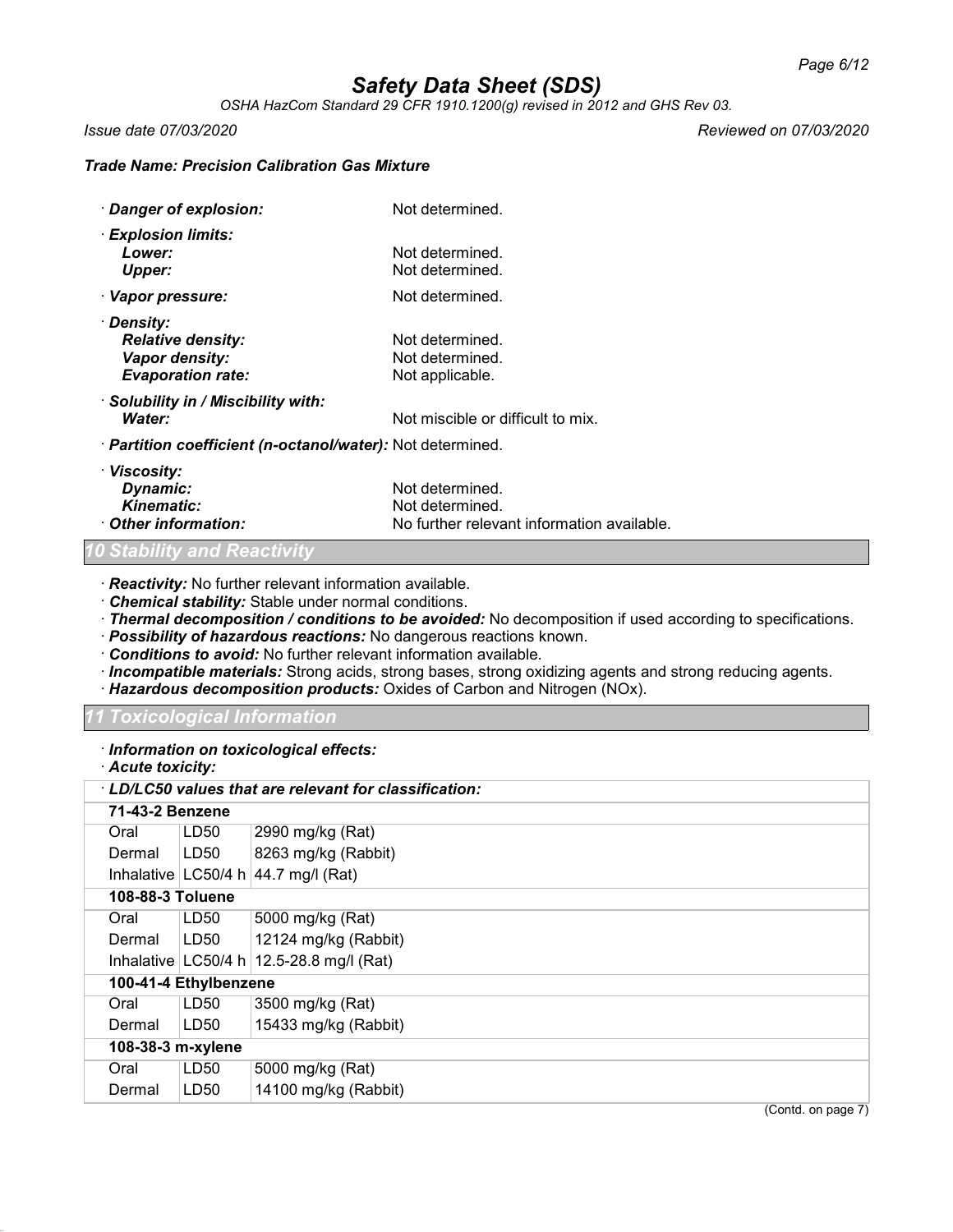*OSHA HazCom Standard 29 CFR 1910.1200(g) revised in 2012 and GHS Rev 03.*

*Issue date 07/03/2020 Reviewed on 07/03/2020*

### *Trade Name: Precision Calibration Gas Mixture*

#### · *Primary irritant effect:*

- · *On the skin:* No irritating effect.
- · *On the eye:* No irritating effect.
- · *Additional toxicological information:*

#### · *Carcinogenic categories:*

- · *IARC (International Agency for Research on Cancer):*
- Group 1 Carcinogenic to humans
- Group 2A Probably carcinogenic to humans
- Group 2B Possibly carcinogenic to humans
- Group 3 Not classifiable as to its carcinogenicity to humans
- Group 4 Probably not carcinogenic to humans
- 108-38-3 m-xylene 3
- $106-42-3$  p-xylene  $3$
- 95-47-6 o-xylene 3
- 108-88-3 Toluene 3
- 100-41-4 Ethylbenzene 2B
- 71-43-2 Benzene 1

## · *NTP (National Toxicology Program):*

## 71-43-2 Benzene K

· *OSHA-Ca (Occupational Safety & Health Administration):*

### 71-43-2 Benzene

## *Ecological Informa*

## · *Toxicity:*

|                       | Aquatic toxicity:             |  |  |  |  |
|-----------------------|-------------------------------|--|--|--|--|
|                       | 71-43-2 Benzene               |  |  |  |  |
|                       | EC50 29.00 mg/l (Green algae) |  |  |  |  |
|                       | 22.00 mg/l (Water flea)       |  |  |  |  |
|                       | 108-88-3 Toluene              |  |  |  |  |
|                       | EC50 10 mg/l (Green algae)    |  |  |  |  |
|                       | 8.0 mg/l (Water flea)         |  |  |  |  |
| 100-41-4 Ethylbenzene |                               |  |  |  |  |
|                       | EC50 4.9 mg/l (Green algae)   |  |  |  |  |
|                       | 1.8-2.4 mg/l (Water flea)     |  |  |  |  |

· *Persistence and degradability:* No further relevant information available.

· *Behavior in environmental systems:*

- · *Bioaccumulative potential:* No further relevant information available.
- · *Mobility in soil:* No further relevant information available.
- · *Additional ecological information:*
- · *General notes:*

Do not allow undiluted product or product that has not been neutralized to reach ground water, water course or sewage system.

## · *Results of PBT and vPvB assessment:*

- · *PBT:* Not applicable.
- · *vPvB:* Not applicable.
- · *Other adverse effects:* No further relevant information available.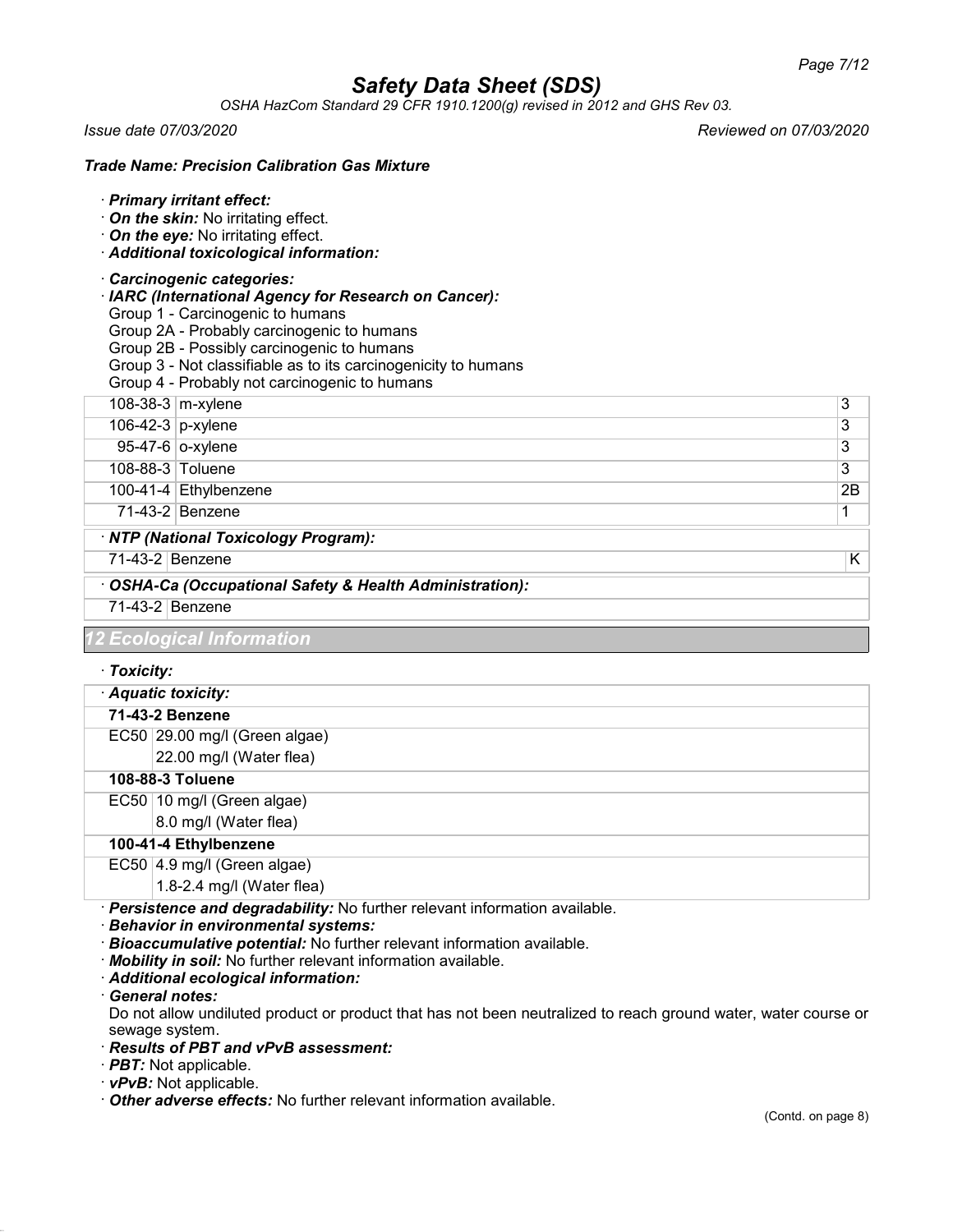*OSHA HazCom Standard 29 CFR 1910.1200(g) revised in 2012 and GHS Rev 03.*

*Issue date 07/03/2020 Reviewed on 07/03/2020*

*Trade Name: Precision Calibration Gas Mixture*

## *13 Disposal Considerations*

### · *Waste treatment methods*

· *Recommendation:*

Release all residual gas pressure in a well ventilated area. Verify the cylinder is completely empty (0 PSIG). Remove or cover any hazard labels. Return empty cylinder for recycling. NOTE: Check with the local easte authority before placing any gas cylinder into waste container for pickup.

- GASCO encourages the consumer to return all cylinders.
- · *Waste disposal key:* The U.S. EPA has not published waste disposal numbers for this product's components.
- · *Uncleaned packaging*
- · *Recommendation:* Return cylinder and unused product to supplier.

## *14 Transport Information*

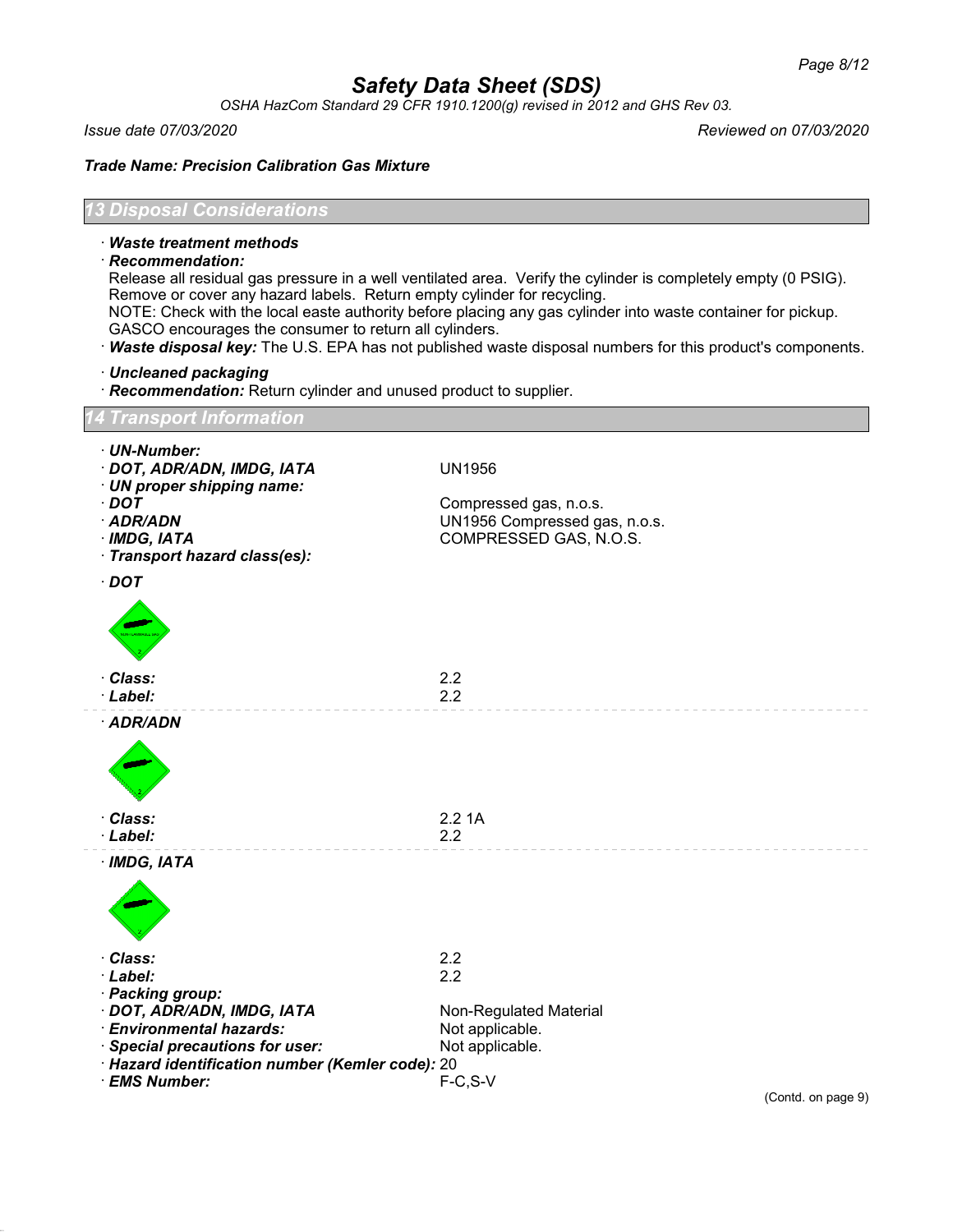*OSHA HazCom Standard 29 CFR 1910.1200(g) revised in 2012 and GHS Rev 03.*

*Issue date 07/03/2020 Reviewed on 07/03/2020*

|                                        | <b>Trade Name: Precision Calibration Gas Mixture</b>                                   |                                                                                                                                                                   |
|----------------------------------------|----------------------------------------------------------------------------------------|-------------------------------------------------------------------------------------------------------------------------------------------------------------------|
| · Stowage Category                     | Transport in bulk according to Annex II of<br><b>MARPOL73/78 and the IBC Code:</b>     | A<br>Not applicable.                                                                                                                                              |
|                                        | · Transport/Additional information:                                                    |                                                                                                                                                                   |
| $\cdot$ DOT<br>· Quantity limitations: |                                                                                        | On passenger aircraft/rail: 75 kg<br>On cargo aircraft only: 150 kg                                                                                               |
| · ADR/ADN                              | · Excepted quantities (EQ):                                                            | Code: E1<br>Maximum net quantity per inner packaging: 30 ml<br>Maximum net quantity per outer packaging: 1000 ml                                                  |
| · IMDG                                 | · Limited quantities (LQ):<br>· Excepted quantities (EQ):<br>· UN "Model Regulation":  | 120 ml<br>Code: E1<br>Maximum net quantity per inner packaging: 30 ml<br>Maximum net quantity per outer packaging: 1000 ml<br>UN 1956 COMPRESSED GAS, N.O.S., 2.2 |
|                                        | <b>15 Regulatory Information</b>                                                       |                                                                                                                                                                   |
|                                        | · SARA (Superfund Amendments and Reauthorization):                                     | $\cdot$ Safety, health and environmental regulations/legislation specific for the substance or mixture:                                                           |
|                                        | · Section 355 (extremely hazardous substances):<br>None of the ingredients are listed. |                                                                                                                                                                   |
|                                        |                                                                                        |                                                                                                                                                                   |
| 108-38-3 m-xylene                      | · Section 313 (Specific toxic chemical listings):                                      |                                                                                                                                                                   |
| 106-42-3 p-xylene                      |                                                                                        |                                                                                                                                                                   |
| 95-47-6 o-xylene                       |                                                                                        |                                                                                                                                                                   |
| 108-88-3 Toluene                       |                                                                                        |                                                                                                                                                                   |
|                                        | 100-41-4 Ethylbenzene                                                                  |                                                                                                                                                                   |
| 71-43-2 Benzene                        |                                                                                        |                                                                                                                                                                   |
|                                        | · TSCA (Toxic Substances Control Act):                                                 |                                                                                                                                                                   |
| 7727-37-9 Nitrogen                     |                                                                                        |                                                                                                                                                                   |
| 7782-44-7 Oxygen                       |                                                                                        |                                                                                                                                                                   |
|                                        | 108-38-3 $ m$ -xylene                                                                  |                                                                                                                                                                   |
| 106-42-3 p-xylene                      |                                                                                        |                                                                                                                                                                   |
|                                        | 95-47-6 o-xylene                                                                       |                                                                                                                                                                   |
| 108-88-3 Toluene                       |                                                                                        |                                                                                                                                                                   |
|                                        | 100-41-4 Ethylbenzene                                                                  |                                                                                                                                                                   |
|                                        | 71-43-2 Benzene                                                                        |                                                                                                                                                                   |
|                                        | California Proposition 65:                                                             |                                                                                                                                                                   |
|                                        | <b>Chemicals known to cause cancer:</b>                                                |                                                                                                                                                                   |
|                                        | 100-41-4 Ethylbenzene                                                                  |                                                                                                                                                                   |
| 71-43-2 Benzene                        |                                                                                        |                                                                                                                                                                   |
|                                        |                                                                                        | (Contd. on page 10)                                                                                                                                               |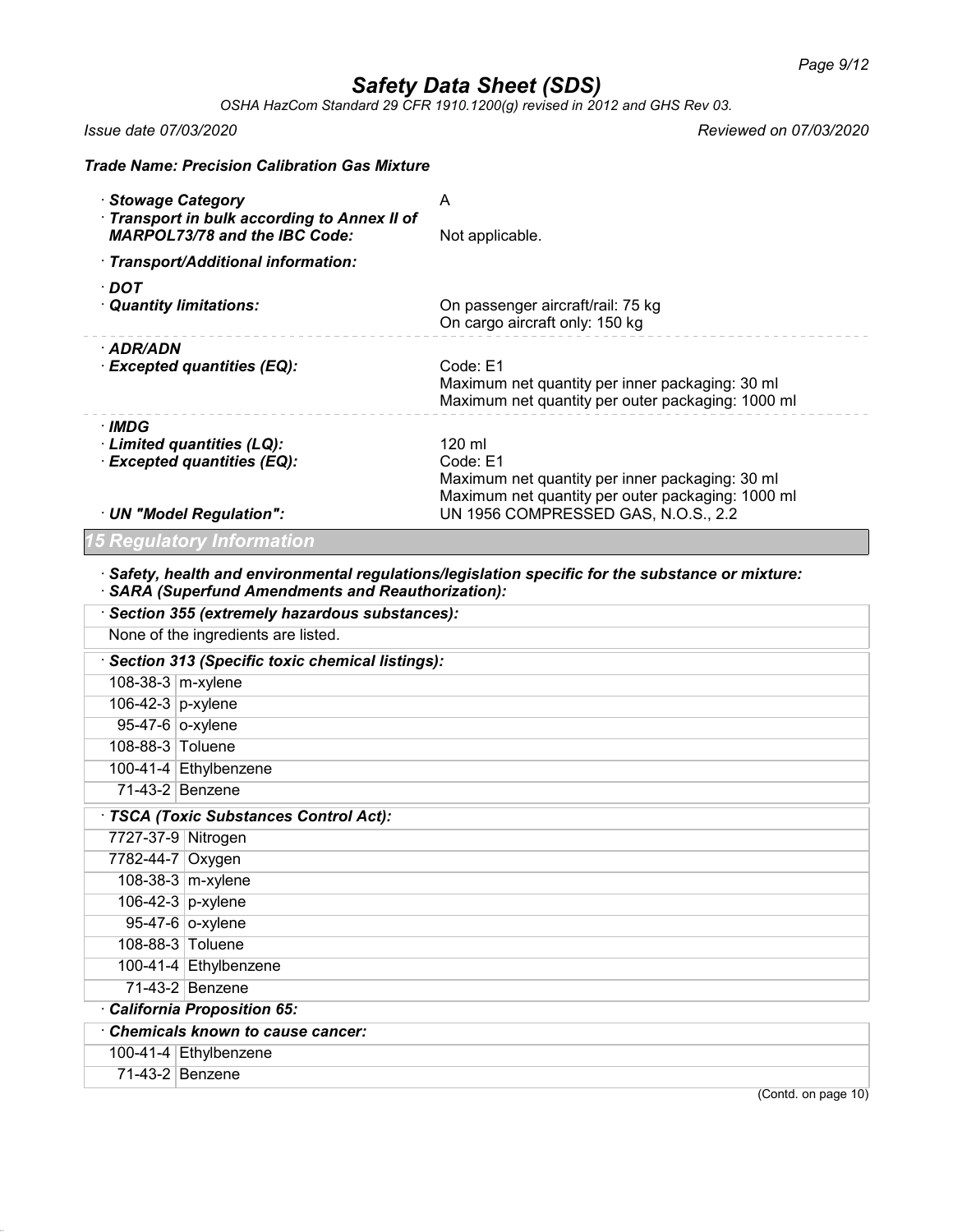*OSHA HazCom Standard 29 CFR 1910.1200(g) revised in 2012 and GHS Rev 03.*

*Issue date 07/03/2020 Reviewed on 07/03/2020*

## *Trade Name: Precision Calibration Gas Mixture*

|                   | Chemicals known to cause reproductive toxicity for females:         |                    |                |
|-------------------|---------------------------------------------------------------------|--------------------|----------------|
|                   | None of the ingredients are listed.                                 |                    |                |
|                   | Chemicals known to cause reproductive toxicity for males:           |                    |                |
| 71-43-2 Benzene   |                                                                     |                    |                |
|                   | Chemicals known to cause developmental toxicity:                    |                    |                |
|                   | None of the ingredients are listed.                                 |                    |                |
|                   | · New Jersey Right-to-Know List:                                    |                    |                |
|                   | All ingredients are listed.                                         |                    |                |
|                   | · New Jersey Special Hazardous Substance List:                      |                    |                |
|                   | 108-38-3 m-xylene                                                   | F <sub>3</sub>     |                |
| 106-42-3 p-xylene |                                                                     | $\overline{F3}$    |                |
|                   | 95-47-6 o-xylene                                                    | F3                 |                |
| 108-88-3 Toluene  |                                                                     | <b>TE, F3</b>      |                |
|                   | 100-41-4 Ethylbenzene                                               | CA, F <sub>3</sub> |                |
|                   | 71-43-2 Benzene                                                     |                    | CA, MU, F3     |
|                   | · Pennsylvania Right-to-Know List:                                  |                    |                |
|                   | All ingredients are listed.                                         |                    |                |
|                   | · Pennsylvania Special Hazardous Substance List:                    |                    |                |
|                   | 108-38-3 m-xylene                                                   |                    | Ε              |
| 106-42-3 p-xylene |                                                                     |                    | E              |
|                   | 95-47-6 o-xylene                                                    |                    | Ε              |
| 108-88-3 Toluene  |                                                                     |                    | E              |
|                   | 100-41-4 Ethylbenzene                                               |                    | Е              |
|                   | 71-43-2 Benzene                                                     |                    | <b>ES</b>      |
|                   | Carcinogenic categories:                                            |                    |                |
|                   | · EPA (Environmental Protection Agency):                            |                    |                |
|                   | 108-38-3 m-xylene                                                   |                    |                |
| 106-42-3 p-xylene |                                                                     |                    | $\mathsf{l}$   |
|                   | 95-47-6 o-xylene                                                    |                    | $\mathbf{I}$   |
| 108-88-3 Toluene  |                                                                     |                    | Ш              |
|                   | 100-41-4 Ethylbenzene                                               |                    | $\overline{D}$ |
|                   | 71-43-2 Benzene                                                     |                    | A, K/L         |
|                   | · TLV (Threshold Limit Value established by ACGIH):                 |                    |                |
|                   | 108-38-3 m-xylene                                                   |                    | A4             |
| 106-42-3 p-xylene |                                                                     |                    | A4             |
|                   | 95-47-6 o-xylene                                                    |                    | A4             |
| 108-88-3 Toluene  |                                                                     |                    | A4             |
|                   | 100-41-4 Ethylbenzene                                               |                    | A3             |
|                   | 71-43-2 Benzene                                                     |                    | A1             |
|                   | · NIOSH-Ca (National Institute for Occupational Safety and Health): |                    |                |
| 71-43-2 Benzene   |                                                                     |                    |                |
|                   |                                                                     |                    |                |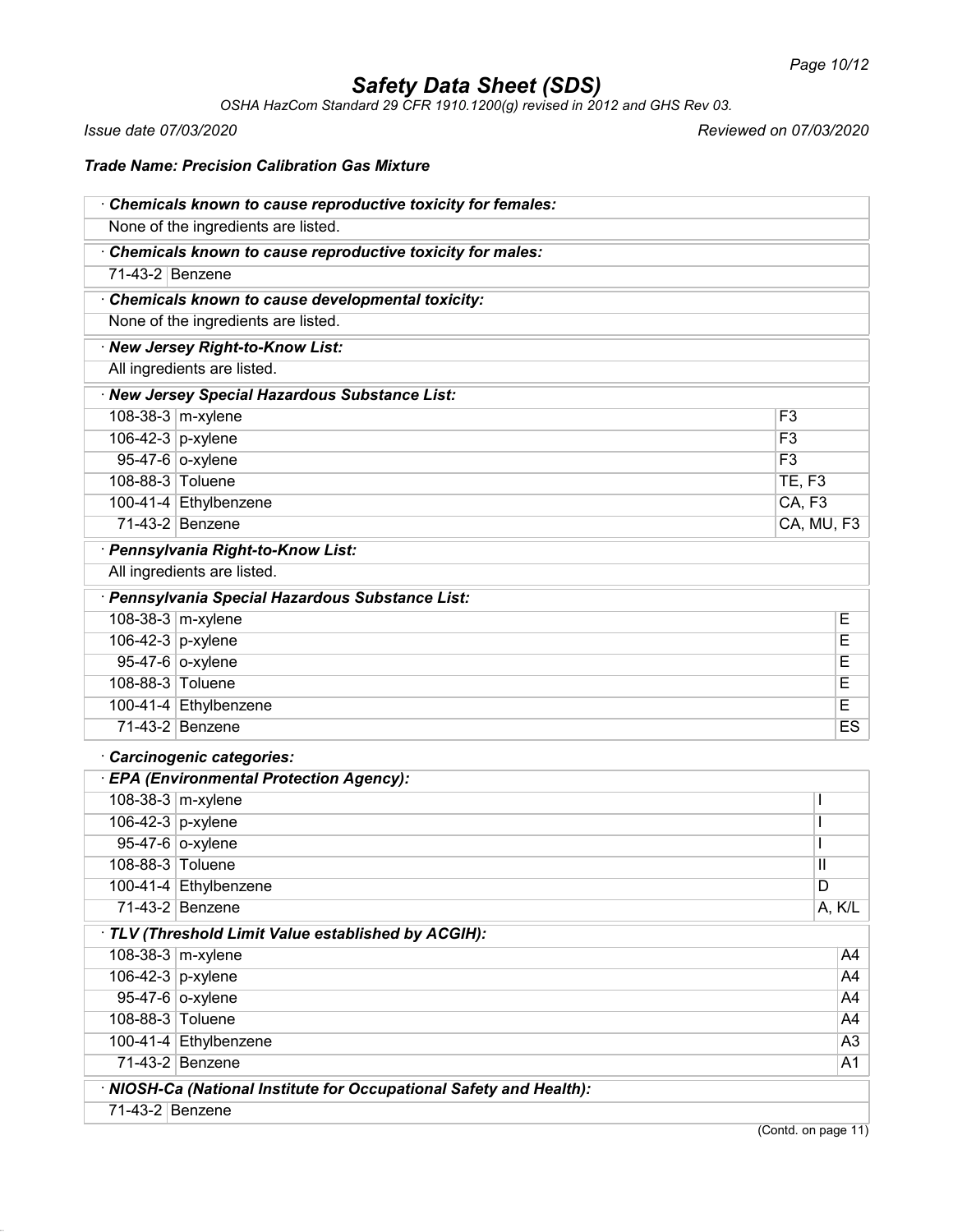*OSHA HazCom Standard 29 CFR 1910.1200(g) revised in 2012 and GHS Rev 03.*

*Issue date 07/03/2020 Reviewed on 07/03/2020*

### *Trade Name: Precision Calibration Gas Mixture*

#### · *GHS label elements*

The product is classified and labeled according to the Globally Harmonized System (GHS).

· *Hazard pictograms:*



#### · *Signal word:* Warning

· *Hazard statements:*

H280 Contains gas under pressure; may explode if heated.

#### · *Precautionary statements:*

P410+P403 Protect from sunlight. Store in a well-ventilated place.

#### · *National regulations:*

None of the ingredients are listed.

· *Chemical safety assessment:* A Chemical Safety Assessment has not been carried out.

*16 Other Information*

#### · *Relevant phrases:*

Gasco Affiliates, LLC, makes not express or implied warranties, guarantees or representations regarding the product of the information herein, including but not limited to any implied warranty or merchantability or fitness for use. Gasco Affilitates, LLC shall not be liable for any personal injury, property or other damages of any nature, whether compensatory, consequential, exemplary, or otherwise, resulting from any publication, use of reliance upon the information herein.

#### · *Date of last revision/ revision number:* 07/03/2020 / -

#### · *Abbreviations and acronyms:*

ADR: The European Agreement concerning the International Carriage of Dangerous Goods by Road ADN: The European Agreement concerning the International Carriage of Dangerous Goods by Inland Waterways IMDG: International Maritime Code for Dangerous Goods DOT: US Department of Transportation IATA: International Air Transport Association ACGIH: American Conference of Governmental Industrial Hygienists EINECS: European Inventory of Existing Commercial Chemical Substances ELINCS: European List of Notified Chemical Substances CAS: Chemical Abstracts Service (division of the American Chemical Society) NFPA: National Fire Protection Association (USA) HMIS: Hazardous Materials Identification System (USA) LC50: Lethal concentration, 50 percent LD50: Lethal dose, 50 percent PBT: Persistent, Bioaccumulative and Toxic vPvB: very Persistent and very Bioaccumulative NIOSH: National Institute for Occupational Safety and Health OSHA: Occupational Safety & Health Administration TLV: Threshold Limit Value PEL: Permissible Exposure Limit REL: Recommended Exposure Limit Oxid. Gas 1: Oxidizing gases – Category 1 Press. Gas: Gases under pressure – Compressed gas Press. Gas: Gases under pressure – Dissolved gas Flam. Liq. 2: Flammable liquids – Category 2 Flam. Liq. 3: Flammable liquids – Category 3 Acute Tox. 4: Acute toxicity – Category 4 Skin Irrit. 2: Skin corrosion/irritation – Category 2 Eye Irrit. 2A: Serious eye damage/eye irritation – Category 2A Muta. 1B: Germ cell mutagenicity – Category 1B Carc. 1A: Carcinogenicity – Category 1A Carc. 2: Carcinogenicity – Category 2 Repr. 2: Reproductive toxicity – Category 2 STOT SE 3: Specific target organ toxicity (single exposure) – Category 3